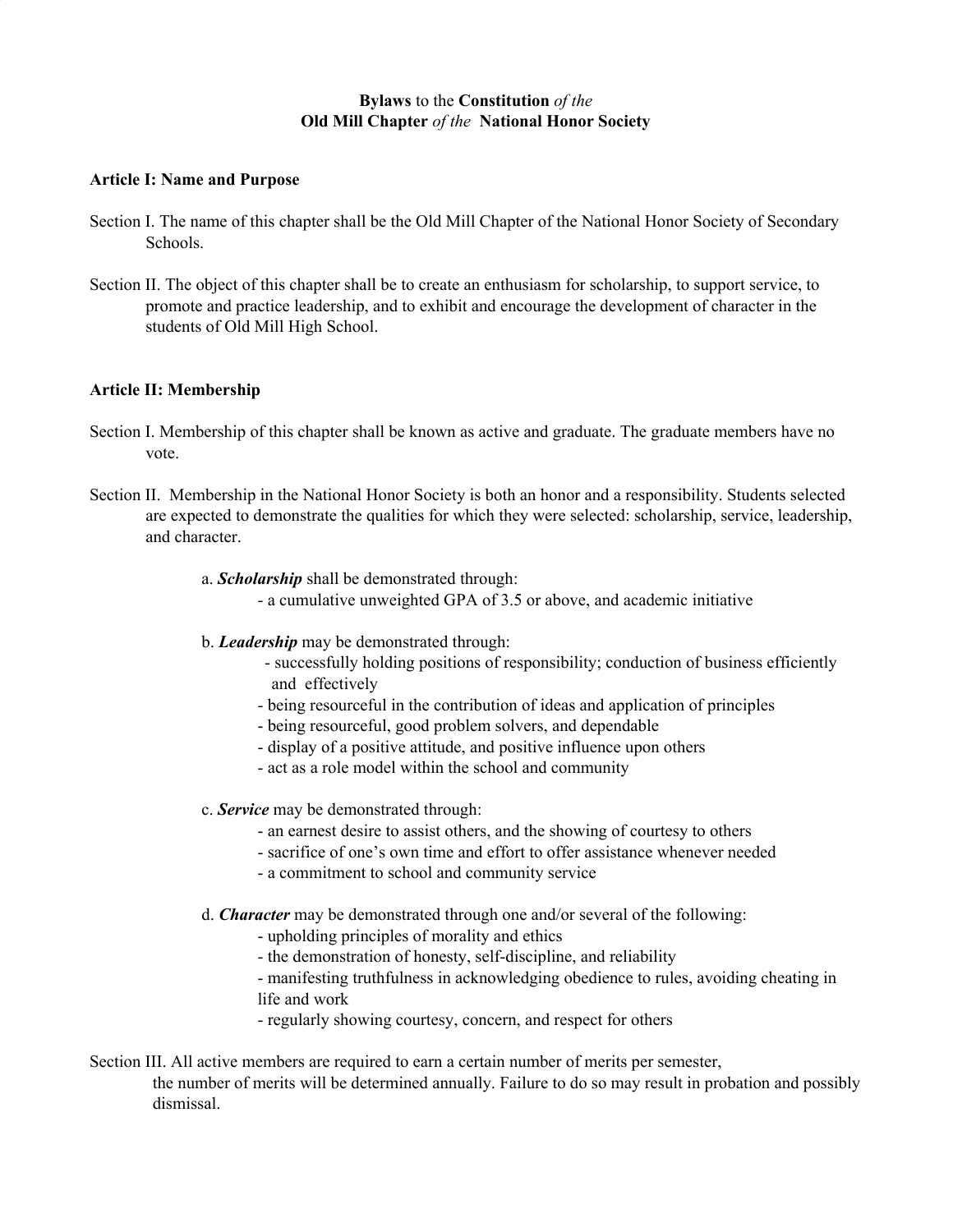Section IV. All active members will be held to the pledge which they took upon induction into

the National Honor Society: I pledge myself to uphold The high purposes of the National Honor Society To which I have been selected, I will be true to the principles for which it stands; I will be loyal to my school; And will maintain and encourage High standards of scholarship, service, leadership, and character.

- Section V. An active member of the National Honor Society who transfers from this school shall be given a letter indicating the status of his/her membership and signed by the advisor and principal.
- Section VI. Upon the recommendation of faculty and/or the faculty committee, any members who fall below the standards which were the basis for his/her selection may be dropped from membership. (For details, see article III, dismissal).

### **Article III: Probation and Dismissal**

Section I. Any member who falls below the National Honor Society standards of scholarship, leadership, character, or service, may be put on probation and/or dismissed from the Old Mill High School chapter of the National Honor Society. In the case of flagrant violation of school policies and/or the ethical standards set forth by the NHS, a member does not have to be issued a warning before the faculty committee takes action.

- a. A flagrant violation of school policies including, but not limited to, the use of alcohol, drugs or tobacco on school grounds or at a school sponsored function which results in a disciplinary action by a school administrator will result in an automatic probation for the remainder of the semester
- b. Any case of an academic integrity violation resulting in a disciplinary action by a school administrator will result in an automatic probation for the remainder of the semester
- c. At the end of the semester of probation, the member may petition the faculty committee for full reinstatement. The member must contact the faculty advisor and provide a letter requesting reinstatement.

Section II. Once a member is placed on probation for any reason, he/she will remain on probation until the end of the semester in which the probation letter was given unless otherwise stated. Committing an additional offense while on probation shall constitute grounds for dismissal.

Section III. In the case of a pending dismissal:

- a. The member in question shall receive written notification of the reason for possible dismissal from the advisor/faculty committee
- b. The member will be offered a hearing with the faculty advisor(s) prior to dismissal (as required by the National Constitution), in which the member will have the opportunity to present their defense either orally or in writing. The committee will then vote on dismissal, and the decision to dismiss must be a majority of the faculty committee.
- c. A letter of dismissal shall be sent to the principal, student, and parents if dismissed.
- d. Members may appeal the Faculty Committee's decision to the principal.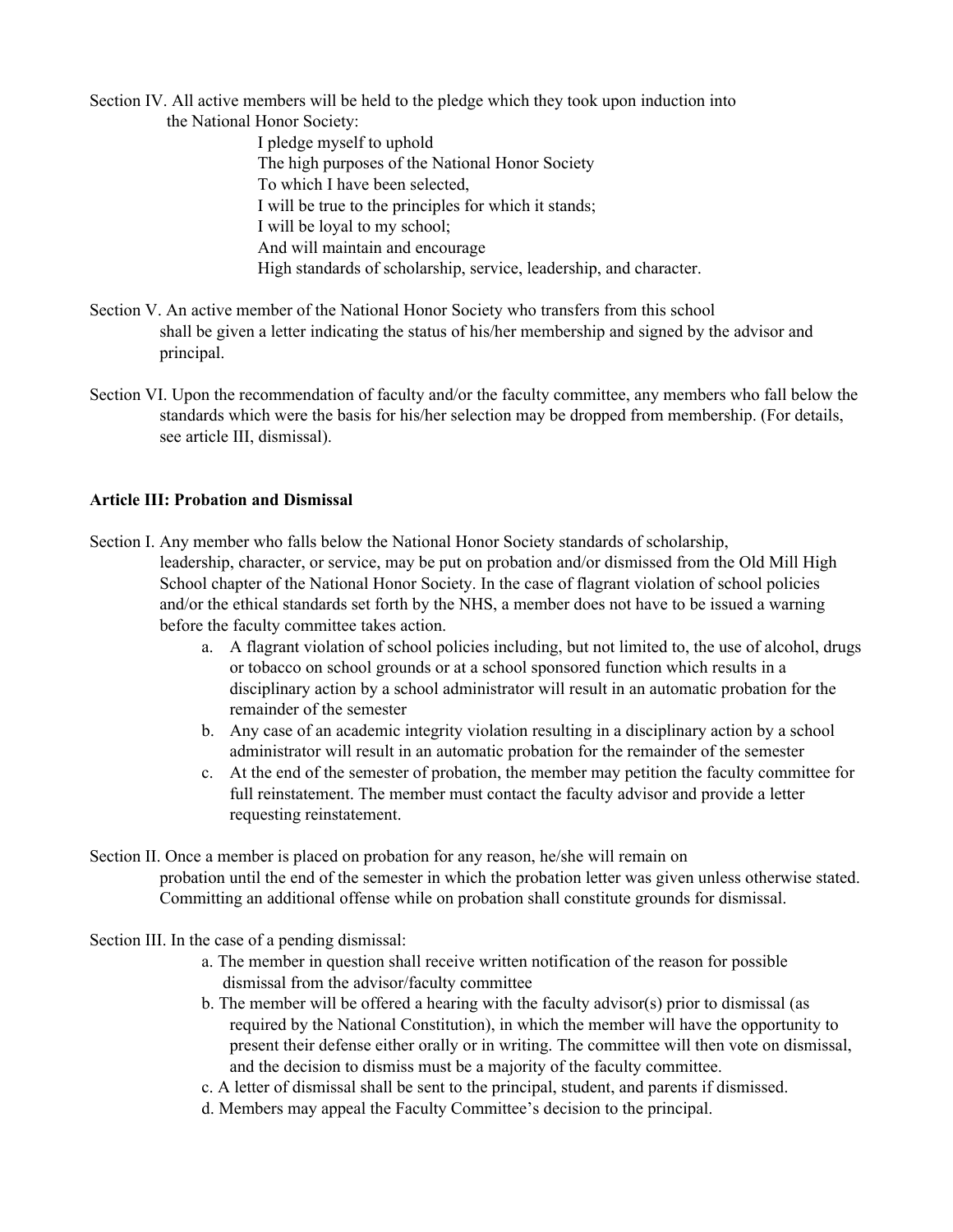Section IV. Dismissed students must surrender any membership emblems to the adviser, and may never again be considered for membership in the National Honor Society.

#### **Article IV: Selection Process**

Section I. The prospective candidates shall have spent at least one semester in Old Mill High School.

- a. Transfer Applications: Members who have transferred schools must show proof of being a member in good standing from their previous institution in order to enter into our organization. If the member is already on probation with their prior institution, they will have a period of one full semester in which to bring their academic performance in accordance with this chapter's academic requirements. If a member is not on probation but does not meet the academic requirement for this chapter, the member will be welcomed into the organization but will be placed on academic probation. The member will have a period of one full semester in which to bring their academic performance up to meet the requirements of this chapter.
- Section II: The first period of eligibility will be in the spring semester of sophomore year and the last period of eligibility will be fall semester of senior year. Any student who is not invited to join NHS may apply during the next semester as long as other requirements are met.

Section III. Before the final selection and induction into NHS, the following will have occurred:

- a. Student's academic records will be reviewed to determine scholastic eligibility.
- b. Students who are eligible scholastically shall have their names published and distributed to all faculty, counseling and administrative staff. Eligible students may complete and submit the Application for Membership indicating their intent to seek membership and stating their qualifications in the areas of service, leadership, and character. They will also have two members of the faculty of Old Mill High School sign a recommendation form on their behalf.
- c. Students must attend a pre-induction meeting where they will be informed of the principles and responsibilities accompanying being a member of the National Honor Society.
- d. Students will also learn about the principles of NHS during their Advisory class in all grade levels.

e. The Application for Membership, faculty evaluations, and student discipline records, shall be reviewed by the faculty committee.

Section III. The selection of each member to this chapter shall be by a majority vote of the faculty committee.

### **Article V: Officers and Duties**

Section I. The officers shall consist of a President, Vice-President, Secretary, Treasurer, Officer-at- Large, and Junior Liaison who are to be elected by receiving a majority of the vote.

Section II. The **President** shall:

- To preside at all meetings of the chapter. The vice president shall fill the chair of president if the president is absent.
- Create the agenda for all meetings with the advice and consent of the officers and the Chapter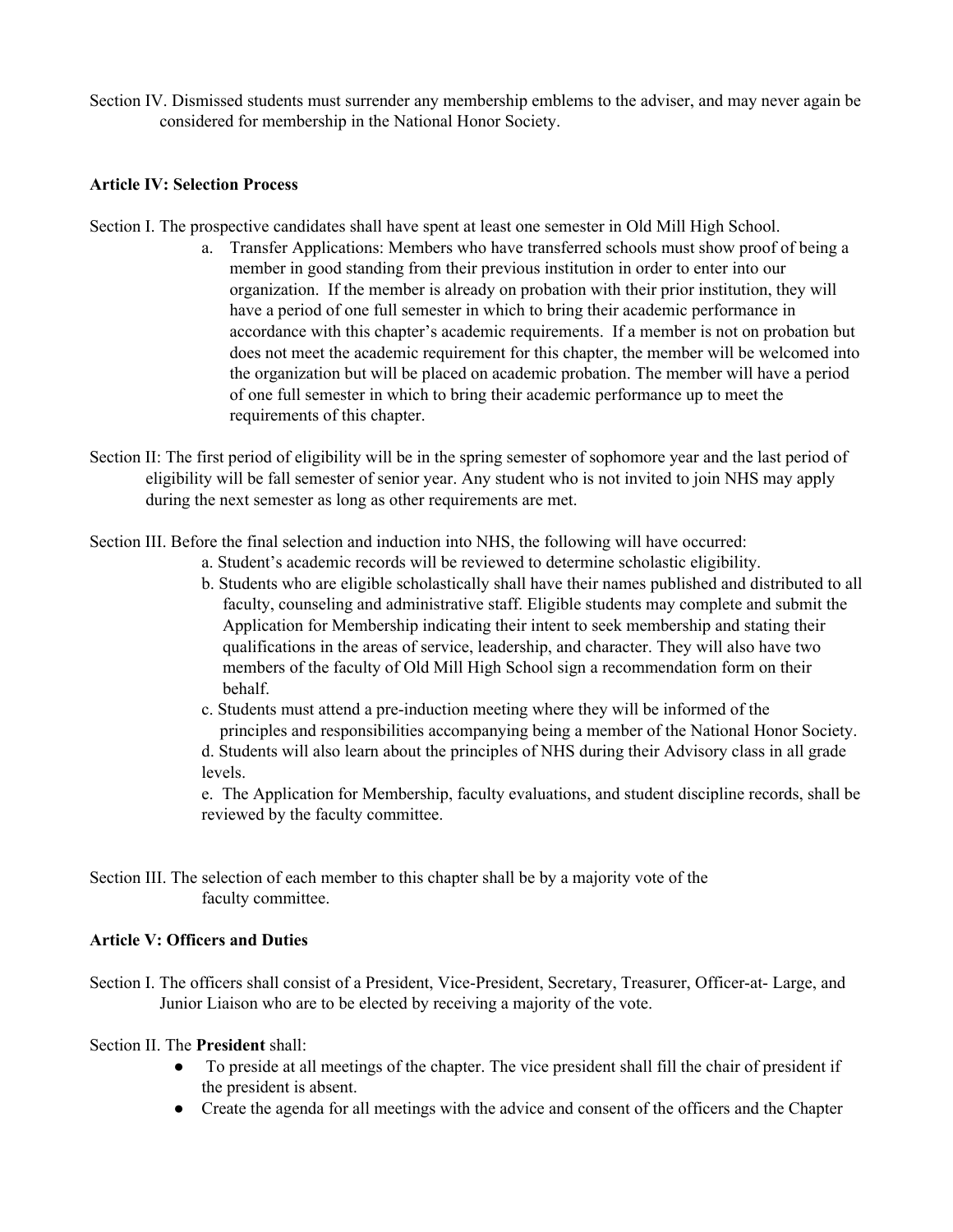Adviser(s).

- Presides at all meetings of the Old Mill High School National Honor Society.
- Appoints necessary committees and delegates leadership responsibilities of service projects and activities.
- Presides at the Induction Ceremony and delivers the speech on one of the pillars of NHS.
- Represents the Old Mill High School chapter of the National Honor Society at all public occurrences.
- Sees that the names of all persons who participated in each service project and attended each meeting are submitted online with the help of the Secretary and Treasurer in order that the Adviser may fulfill the responsibility of notifying and informing those not fully participating in the responsibilities of NHS membership.
- Maintains close communication with the Chapter Adviser(s).
- Sets an example of scholarship, leadership, character and service for others to follow.

# Section III. The **Vice-President** shall:

- Preside at all meetings and performs all duties in the absence of the President.
- Coordinate and check on the planning of activities of the various committees and keep the President informed of their progress and problems.
- Perform any duties delegated by the President.
- Coordinate projects and help plan the calendar for the year.
- Deliver, at the Induction Ceremony, the speech on one of the pillars of NHS.
- Sets an example of scholarship, leadership, character and service for others to follow.

# Section IV. The **Secretary** shall:

- Keep the minutes during meetings.
- Maintain current information for members in the NHS bulletin board.
- Keep accurate attendance at all meetings and service projects and report to the President and the Chapter Adviser(s), the names of any members who have become inactive.
- Help with all online information relating to attendance and activities
- Maintains correspondence with the President, Adviser, and the Administration and elements of the community when necessary.
- Collect all publicity, clippings, and/or photographs for the chapter.
- Deliver, at the Induction Ceremony, the speech on one of the pillars of NHS.
- Sets an example of scholarship, leadership, character and service for others to follow.

# Section V. The **Treasurer** shall:

- Keep an accurate account of receipts and disbursements.
- Prepare the NHS Scholarship information by October of each school year.
- Recommends fundraising activities.
- Delivers, at the Induction Ceremony, the speech on one of the pillars of NHS.
- Sets an example of scholarship, leadership, character and service for others to follow.

# Section VI: The **Officer-At-Large** Shall:

● Collect and bind all induction ceremony speeches for posterity. Make an effort to obtain whatever speeches were delivered in the past in order to build a collection and a tradition.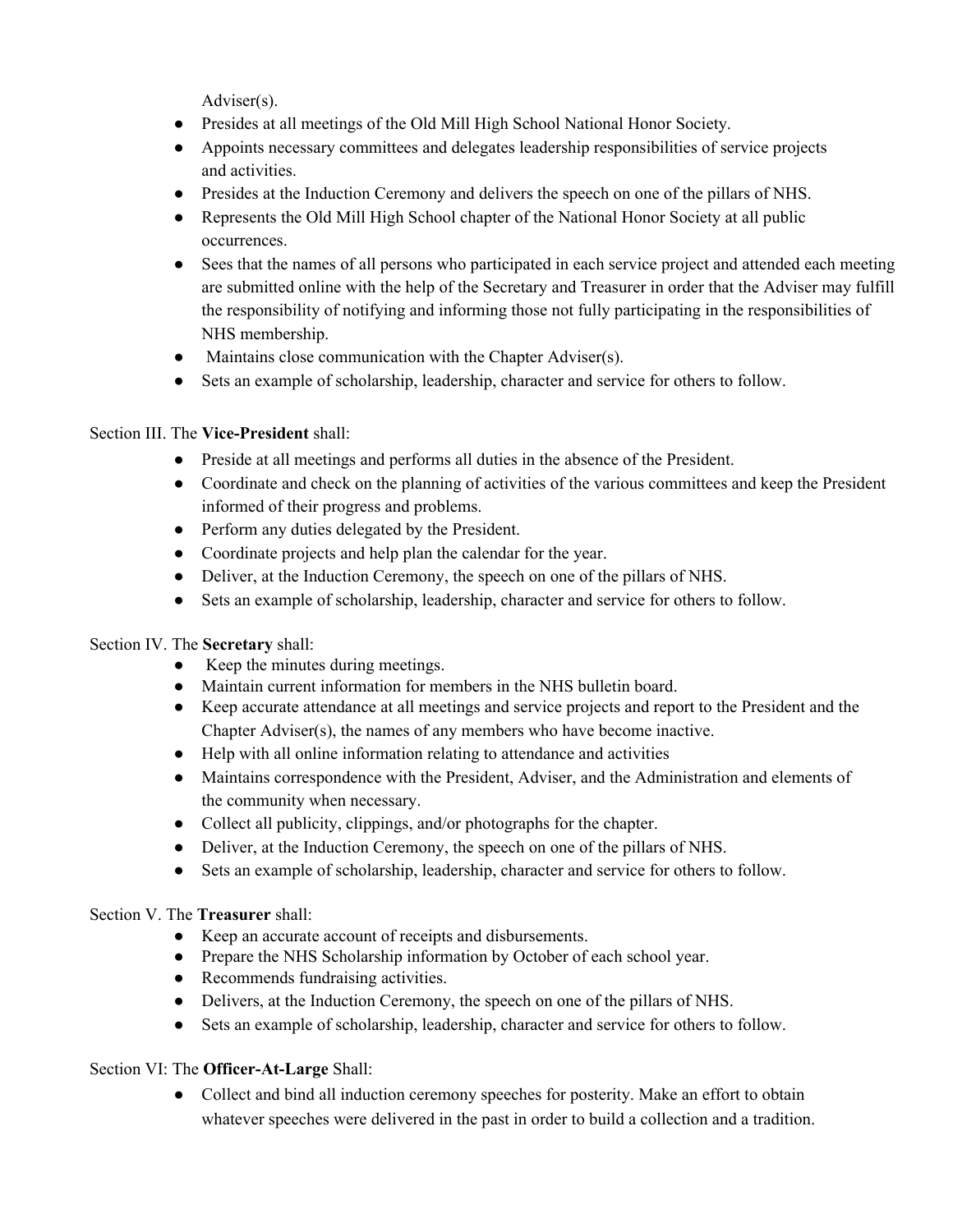- Aid the secretary in press, publicity and photography tasks.
- Assure that there is a collection of photographs of NHS activities.
- Take pictures of all NHS events and activities
- Create PowerPoint Presentation for Induction Ceremony with the help of the other officers
- Make sure all pictures and the PowerPoint Presentation have been approved by all officers and advisers.
- Deliver, at the Induction Ceremony, the opening prayer.
- Sets an example of scholarship, leadership, character and service for others to follow.

### Section VII: The **Junior Liaison** shall:

- Be responsible for assisting the new members in the processes of the Old Mill Chapter of NHS.
- Answer questions and lead the interest meeting for upcoming Juniors that will be applying to NHS.
- Assist the Officer-At-Large with all their duties.
- Take all photographs during the Induction ceremony.
- Sets an example of scholarship, leadership, character and service for others to follow.

### **Article VI: Faculty Supervision**

Section I. Shall consist of the adviser(s), the principal, and at a minimum, five members of the faculty committee.

Section II. Faculty Adviser(s)

a. shall hold the immediate right of approval of all activities and decisions of the committee, and be non-voting member(s) to the faculty committee

### Section III. Principal

- a. shall reserve the right to approve all activities and decisions of the chapter
- b. shall reserve the right to appoint and approve of advisors and/or members of the faculty committee

### Section IV. Faculty Committee

- a. shall consist of at least five voting members, either elected or appointed
- b. shall convene at least once a year to review the procedures of the chapter, the selection of members, discipline, and dismissal.
- c. shall develop and/or revise the chapter procedures as needed

### **Article VII: Meetings**

Section I. The regular chapter meetings shall be held once a month. Attendance at these meetings are mandatory. If a member repeatedly fails to attend meetings without an excusable absence, being put on probation or dismissal is certainly a possible course of action.

Section II. Elections of officers for the upcoming school year shall be held at a meeting in the  $3<sup>rd</sup>$  marking period .

> a. Members who wish to run for an elected office must be in good standing with dues paid and with no merit deficiencies.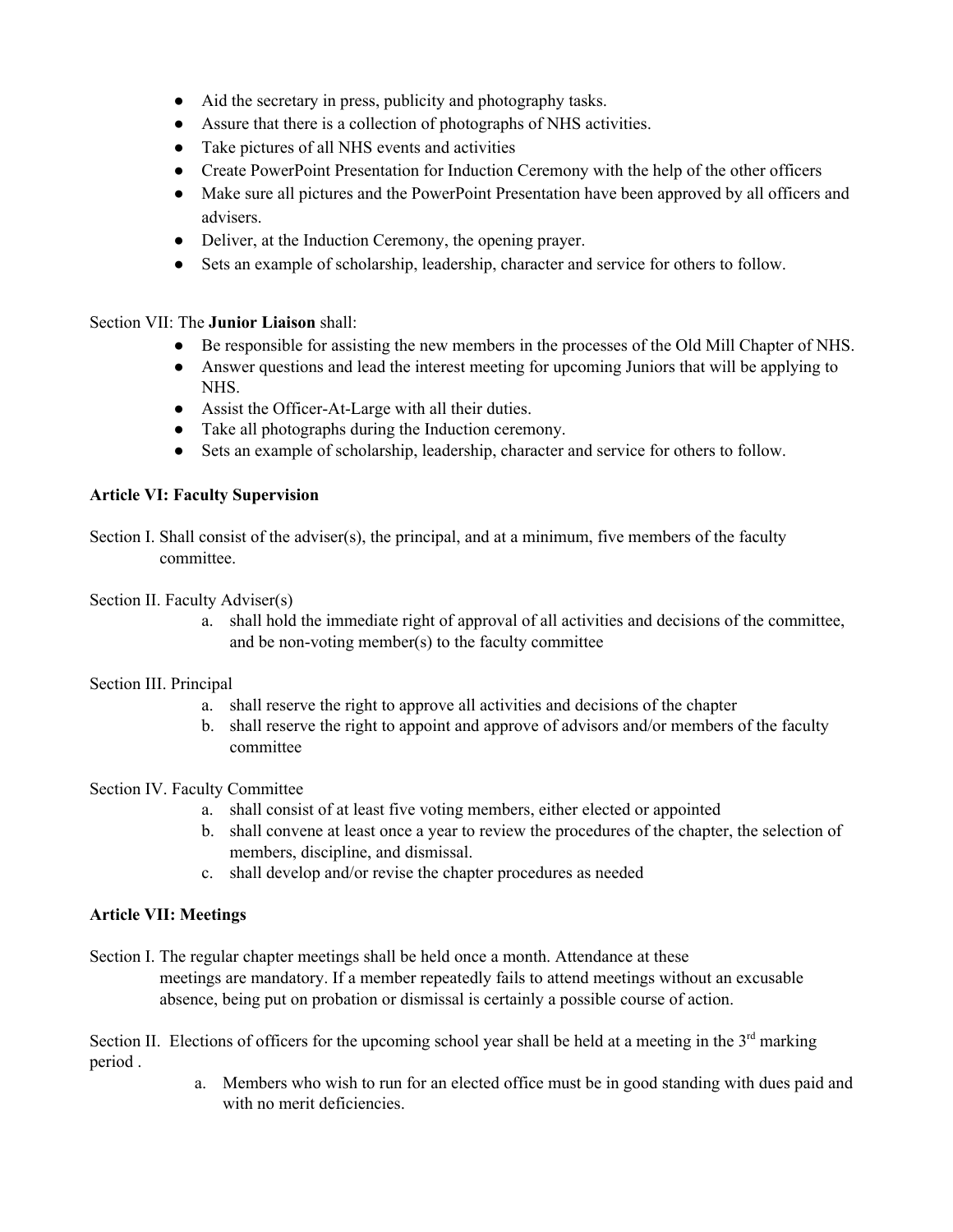b. Newly elected officers will work with the current officer for the remainder of the second semester to learn the responsibilities of the office and to assist the current officer with his or her duties

Section III. Special meetings may be held upon the call of the president with approval of faculty adviser(s).

Section IV. All meetings shall be open meetings and shall be held under the sponsorship of the principal or one of the faculty adviser(s).

#### **Article VIII: Dues**

- Section I. Each active member of this chapter will pay dues once a year in the amount of twenty dollars for expenses of the chapter and to cover the cost of the member's honor cords to be worn at graduation.
- Section II. Induction dues in the amount of ten dollars will be collected from all new members to cover the expenses of induction materials listed, but not limited to: certificates, pins, refreshments, candles, folders, and other materials.

#### **Article IX: Amendments**

Section I. If any member wishes to propose an amendment to these By-Laws, they may do so at any meeting. It must be approved by a two-thirds vote of the chapter, provided that the proposed amendment has been approved by the faculty adviser(s). All amendments and bylaws must be consistent with the Constitution of the National Honor Society, as required by the National Council.

*Portions adopted from the Bylaws of Cut Bank High School, Camden County High School, Londonderry High School, St. Francis High School, and Severna Park High School*

Please print out the last page, sign in and return it with your dues at the first General Assembly of the **new school year. Please retain this copy of the by-laws for future reference.**